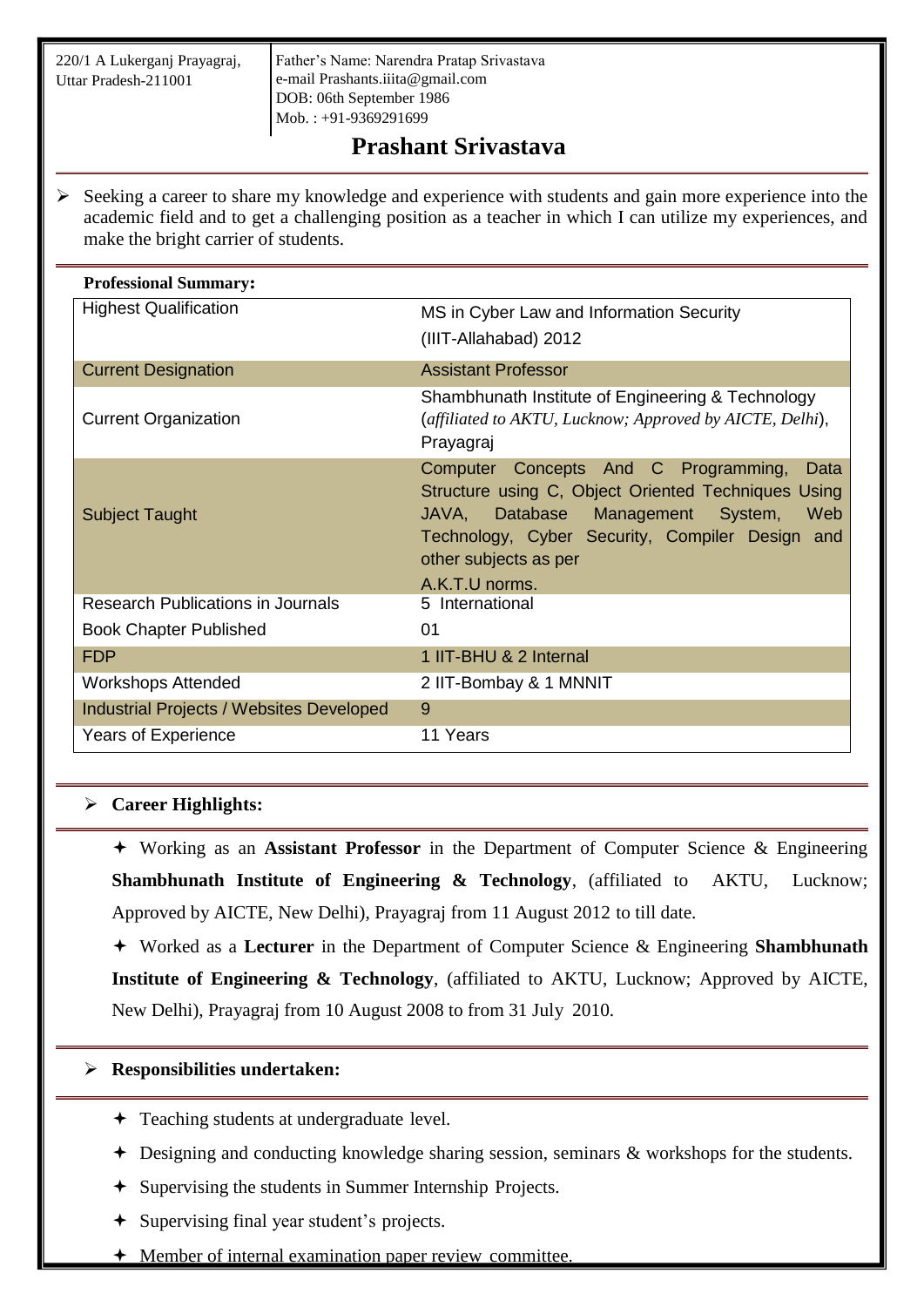- Member of organizing committee of Events like "Eureka-Technical Fest".
- Member of Corporate interaction cell SGI- Allahabad.
- Worked as a semester examination paper setter in SHIATS Allahabad (DDE).
- Single Point of Contact (SPOC) NPTEL Local Chapter , AKTU IIT Kanpur ICT Academy , Spoken Tutorial IIT Mumbai.

### **Educational Credentials:**

 Master of Science in Information Security and Cyber Laws from **Indian Institute of Information Technology - Allahabad** in 2012 with 7.89 CGPI.

 Bachelor of Technology in Computer Science and Engineering from **Allahabad Agricultural Institute-Deemed University Allahabad** in 2008 with 74.4%.

#### **Research Publications in Journals & Book Chapter:**

 **P. Srivastava**, N. Tiwari, A. Abbas, (2021), **"***Solution to Big Data Security Issues***", Book chapter of "Computational Methodologies for Electrical and Electronics Engineers",**  Publisher: IGI Global Publisher. DOI: 10.4018/978-1-7998-3327-7 , ISBN13: 9781799833277

 **P. Srivastava**, R. Sharma, A. Kumar ,(2020), **"***A novel web application to detect malicious intent people in society"* **,** International Conference on Electrical and Electronics Engineering, DOI: 10.1109/ICE348803.2020.9122837 Publisher: IEEE

 G. Shukla**, P. Srivastava**, R. Kesarwani, H. Neyaz, (2018), **"***Algorithmic Approach to Cloud Data Security***,**" International Journal of Computer Sciences and Engineering, Vol.6, Issue.4, pp.194-199, 2018.

 N. K.Tiwari, A. Pandey, **P. Srivastava** ,(2016), **"***A Study on Next Generation Communication Technology: 5G*, International Journal of Innovative Research in Computer and Communication Engineering, ISSN(Online): 2320-9801

 **P. Srivastava,** (2015), *"Multiple key based architecture to secure cloud database",* International Journal of Innovation and Advancement in Computer Science, ISSN: 2347-8616.Impact factor **2.65**

 **P. Srivastava,** (2012), **"***A Novel Open Security Framework for Cloud Computing***"***,* International Journal of Cloud Computing and Services Science (IJ-CLOSER), Vol.1 Issue 2 ISSN: 2089-3337

## **Faculty Development Programme**

- National Workshop on FDP 3 day's organized by TEACHING- LEARNING CELL IIT BHU & IIT MADRAS, 29th -31st March 2015 at **IIT BHU Varanasi**.
- + SIET & Indian society for Technical Education 4 day's workshop on "Communication Skills", 16<sup>th</sup> to 19th Dec 2013 at **SIET Allahabad**.
- + SIET & OXFORD University Press 1 day workshop on "Art and Science of Teaching", July 08<sup>th</sup> 2014 at **SIET Allahabad**.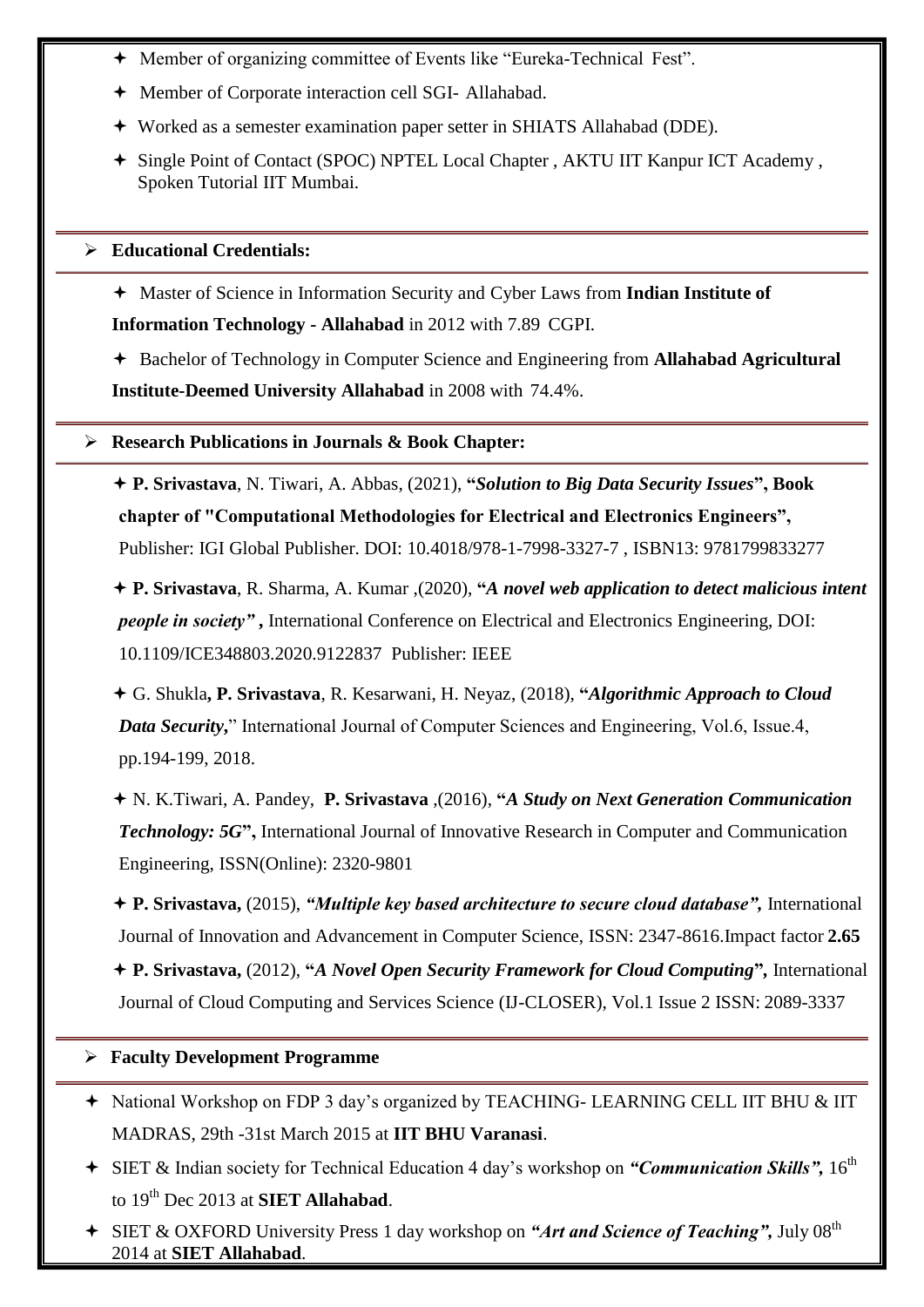|                                                                                                    | $\triangleright$ Workshop Attended & Organized                                                                      |                                                                                                                                                                                         |  |
|----------------------------------------------------------------------------------------------------|---------------------------------------------------------------------------------------------------------------------|-----------------------------------------------------------------------------------------------------------------------------------------------------------------------------------------|--|
|                                                                                                    |                                                                                                                     | + Participated in one week. National Workshop on "Information Security and computer forensics"<br>Conducted by <b>MNNIT Allahabad</b> , June $23^{rd}$ , 2014 to June $28^{th}$ , 2014. |  |
|                                                                                                    | Participated in a Two week ISTE Workshop on Computer Programming Conducted by IIT -                                 |                                                                                                                                                                                         |  |
| <b>Bombay,</b> May $20^{th}$ , 2014 to June $21^{st}$ , 2014.                                      |                                                                                                                     |                                                                                                                                                                                         |  |
| + Participated in a Two week ISTE Workshop on Database Management System Conducted by IIT-         |                                                                                                                     |                                                                                                                                                                                         |  |
| <b>Bombay</b> , May 21 <sup>st</sup> , 2013 to June 31 <sup>st</sup> , 2013.                       |                                                                                                                     |                                                                                                                                                                                         |  |
| Organized one day workshop on Linux offered by the Spoken Tutorial Project, IIT Bombay, funded     |                                                                                                                     |                                                                                                                                                                                         |  |
| by National Mission on Education through ICT, MHRD, Govt., of India, 19 <sup>th</sup> March, 2015. |                                                                                                                     |                                                                                                                                                                                         |  |
|                                                                                                    |                                                                                                                     |                                                                                                                                                                                         |  |
| <b>Industrial Projects &amp; Websites</b><br>➤                                                     |                                                                                                                     |                                                                                                                                                                                         |  |
|                                                                                                    | + Project Title<br><b>Duration</b>                                                                                  | <b>Railway Recruitment Board Allahabad Online Examination</b><br>Aug 2014 - Nov 2014                                                                                                    |  |
|                                                                                                    | Development tool C#.Net.<br>Role                                                                                    | Coding and Debugging                                                                                                                                                                    |  |
|                                                                                                    | + Project Title<br><b>Duration</b><br><b>Development tool</b><br><b>Database</b><br><b>Role</b>                     | <b>NTPC Training Need Analysis System</b><br>24nd Sep - Nov 20th 2009<br>$C#$ . Net.<br>SQL Server 2005<br>Coding and Debugging                                                         |  |
|                                                                                                    | + Project Title<br><b>Duration</b><br>Development tool C#.Net.<br><b>Database</b><br>Role                           | <b>General Store Management System</b><br>2 month<br>SQL Server 2005<br>Coding and Debugging                                                                                            |  |
|                                                                                                    | <b>Project Title</b><br><b>Duration</b><br>Development tool C#.Net.<br><b>Database</b><br><b>Role</b>               | Lab Management System at IIITA<br>2 month<br>SQL Server 2005<br>Coding and Debugging                                                                                                    |  |
|                                                                                                    | + Project Title<br><b>Duration</b><br><b>Development tool</b><br><b>Database</b><br><b>Role</b>                     | www.rica.org.in<br>3 month<br>php.<br>Mysql<br>Coding and Debugging                                                                                                                     |  |
| $\triangleright$ Summer Internships                                                                |                                                                                                                     |                                                                                                                                                                                         |  |
| <b>COMPANY APC By Schneider Electric Pantnagar Rudrapur Utterakhand</b>                            |                                                                                                                     |                                                                                                                                                                                         |  |
| Project                                                                                            | Local Network Vulnerability Assessment And Implementation Of Employee Suggestion<br>System in secure manner         |                                                                                                                                                                                         |  |
| <b>Duration</b>                                                                                    | 4 week                                                                                                              |                                                                                                                                                                                         |  |
| <b>Key</b><br><b>Activities</b>                                                                    | Assessment of local network threats and develop a web portal to automate the suggestion<br>system for HR department |                                                                                                                                                                                         |  |
|                                                                                                    |                                                                                                                     |                                                                                                                                                                                         |  |